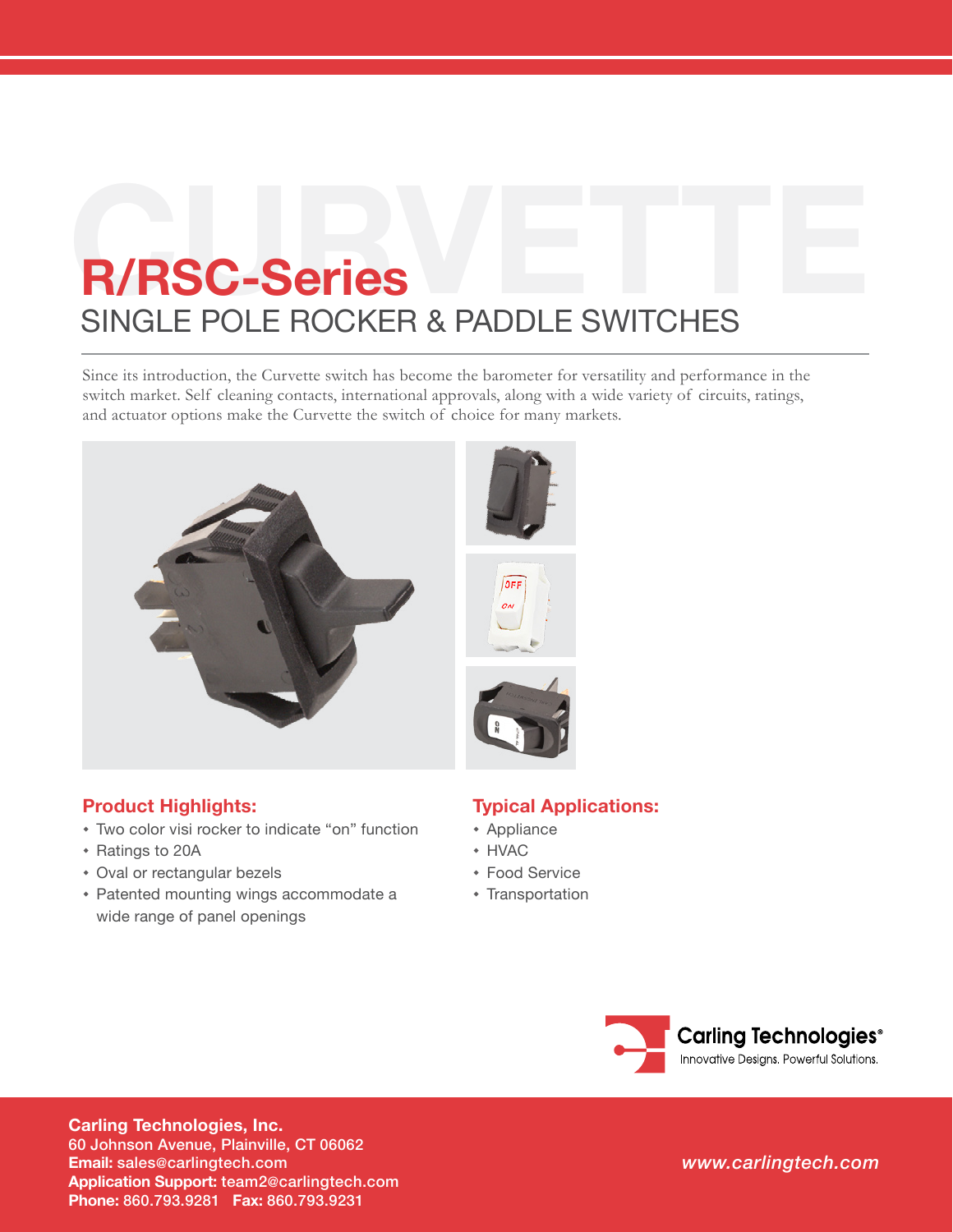### **Dielectric Strength**

UL/CSA: 1000V - live to dead metal parts VDE: 4000V - live to dead metal parts; 750V - across open contacts

#### **Electrical Life**

100,000 cycles

#### **Mechanical Life** 100,000 cycles

#### **Operating Temperature**

32°F to 185°F (0°C to 85°C)



( ) indicates momentary function.

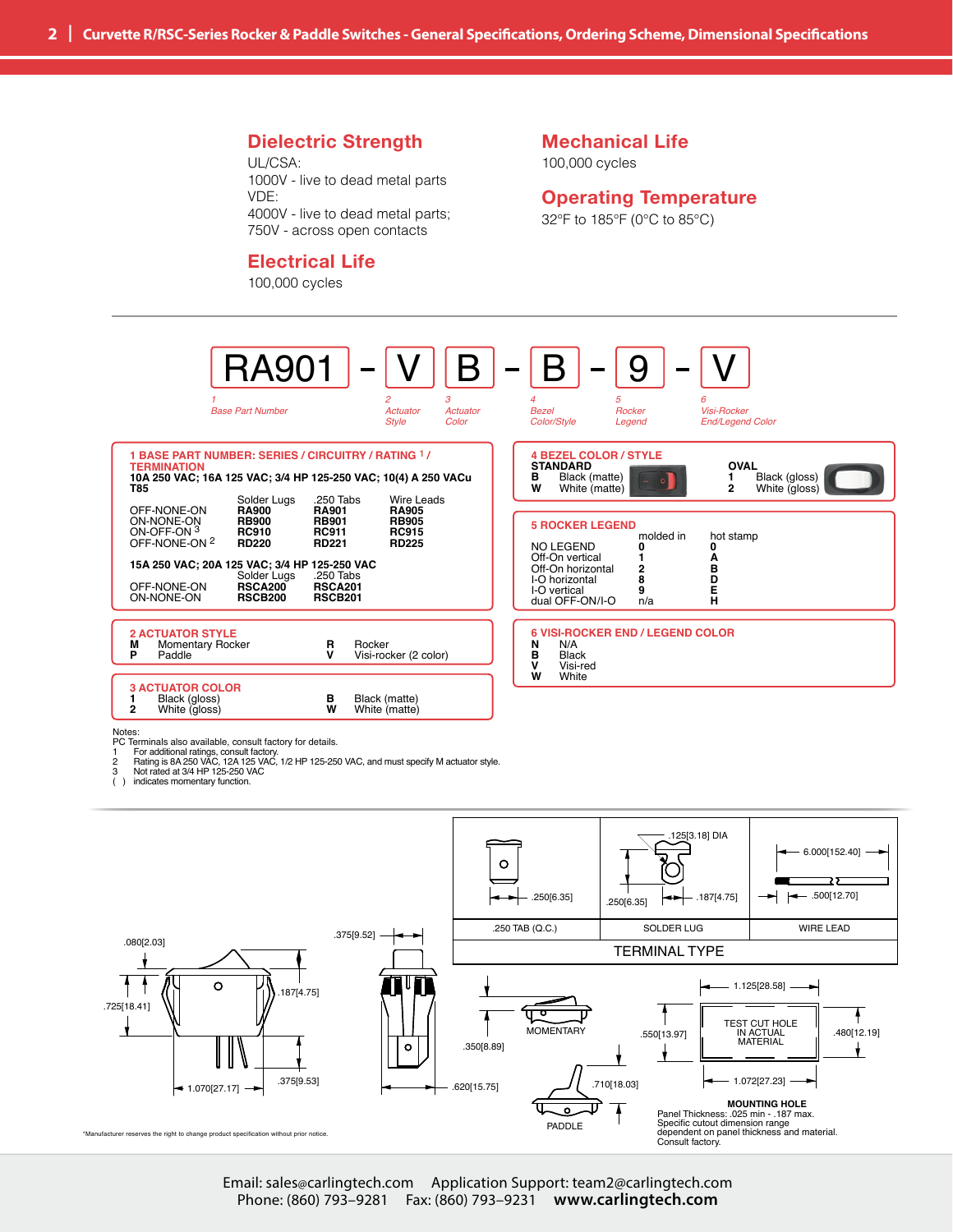## **Authorized Sales Representatives and Distributors**

Click on a region of the map below to find your local representatives and distributors or visit *<www.carlingtech.com/findarep>*.



## **About Carling**

Founded in 1920, Carling Technologies is a leading manufacturer of electrical and electronic switches and assemblies, circuit breakers, electronic controls, power distribution units, and multiplexed power distribution systems. With four ISO registered manufacturing facilities and technical sales offices worldwide, Carling Technologies Sales, Service and Engineering teams do much more than manufacture electrical components, they engineer powerful solutions! To learn more about Carling please visit **[www.carlingtech.com/company-](www.carlingtech.com/company-profile)profile***.*

To view all of Carling's environmental, quality, health & safety certifications please visit **[www.carlingtech.com/environmental-](www.carlingtech.com/environmental-certifications)certifications**